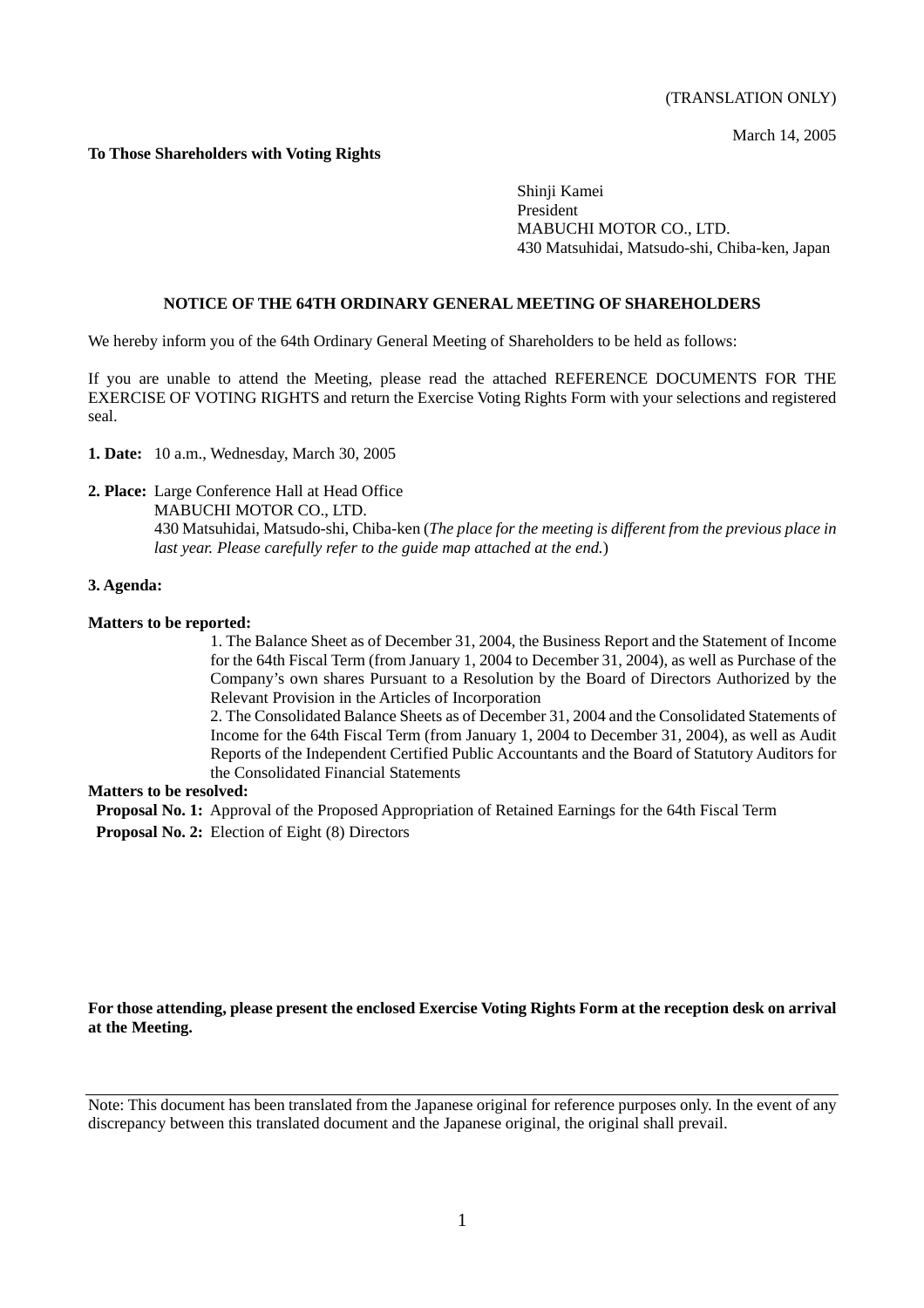### **REFERENCE DOCUMENTS FOR THE EXERCISE OF VOTING RIGHTS**

### **1. Total number of voting rights held by all shareholders:** 405,019

#### **2. Proposals and references:**

**Proposal No. 1:** Approval of the Proposed Appropriation of Retained Earnings for the 64th Fiscal Term

Our policy on the appropriation of retained earnings is to secure internal reserves for sound business development, maintaining healthy financial strength, and to make stable dividends to our shareholders based on the performance for the year under review.

Based on the above policy, the Company intends to continuously disburse an ordinary dividend of ¥50 per share annually and add a special dividend at 20% (to be converted as a per-share figure) of consolidated net income for the year.

Therefore, we hereby propose that the year-end ordinary dividend be ¥25 per share plus a special dividend of ¥26, for a total of ¥51 per share.

Accordingly, the total annual dividend, including the interim dividend of ¥64 per share (an ordinary dividend of ¥25 plus a special dividend of ¥39) disbursed in September 2004, would be ¥115 per share consisting of an ordinary dividend of ¥50 and a special dividend of ¥65. As a result, the payout ratio for the year would be 37.3% and the return on equity (ROE) and the ratio of dividends to shareholders' equity would be 8% and 3.0% respectively.

The Board of Directors intends to appropriate the internal reserves to R&D and capital investment for future development, as well as to reinforce the financial capabilities of existing businesses, all of which are necessary to enhance our corporate value.

 $(Y_{\alpha n})$ 

### **Proposed Appropriation of Unappropriated Retained Earnings**

|                                                                                             |               | 1 CII)         |
|---------------------------------------------------------------------------------------------|---------------|----------------|
| Unappropriated Retained Earnings at the end of the year                                     |               | 14,746,602,500 |
| <b>Reversal of Voluntary Reserve</b>                                                        |               |                |
| Reversal of Reserve for the Reduction of Fixed Assets                                       | 6,173,814     | 6,173,814      |
| Total                                                                                       |               | 14,752,776,314 |
| To be appropriated as follows:                                                              |               |                |
| Cash Dividends                                                                              | 2,068,759,410 |                |
| [ $\frac{1251}{25}$ per share (consisting of an ordinary dividend of $\frac{125}{25}$ and a |               |                |
| special dividend of ¥26)]                                                                   |               |                |
| <b>Bonuses to Directors and Statutory Auditors</b>                                          | 68,000,000    |                |
| (Including bonuses to Statutory Auditors)                                                   | (7.000.000)   |                |
| <b>Voluntary Reserve</b>                                                                    |               |                |
| <b>General Reserve</b>                                                                      | 8,500,000,000 | 10,636,759,410 |
| Unappropriated Retained Earnings carried forward to the                                     |               | 4,116,016,904  |
| next year                                                                                   |               |                |
|                                                                                             |               |                |

Notes:

1. Interim dividends aggregating ¥2,596,176,128 (¥64 per share) were paid on September 24, 2004.

2. The Reversal of Reserve for the Reduction of Fixed Assets is stated in accordance with the provisions of the Special Taxation Measures Law.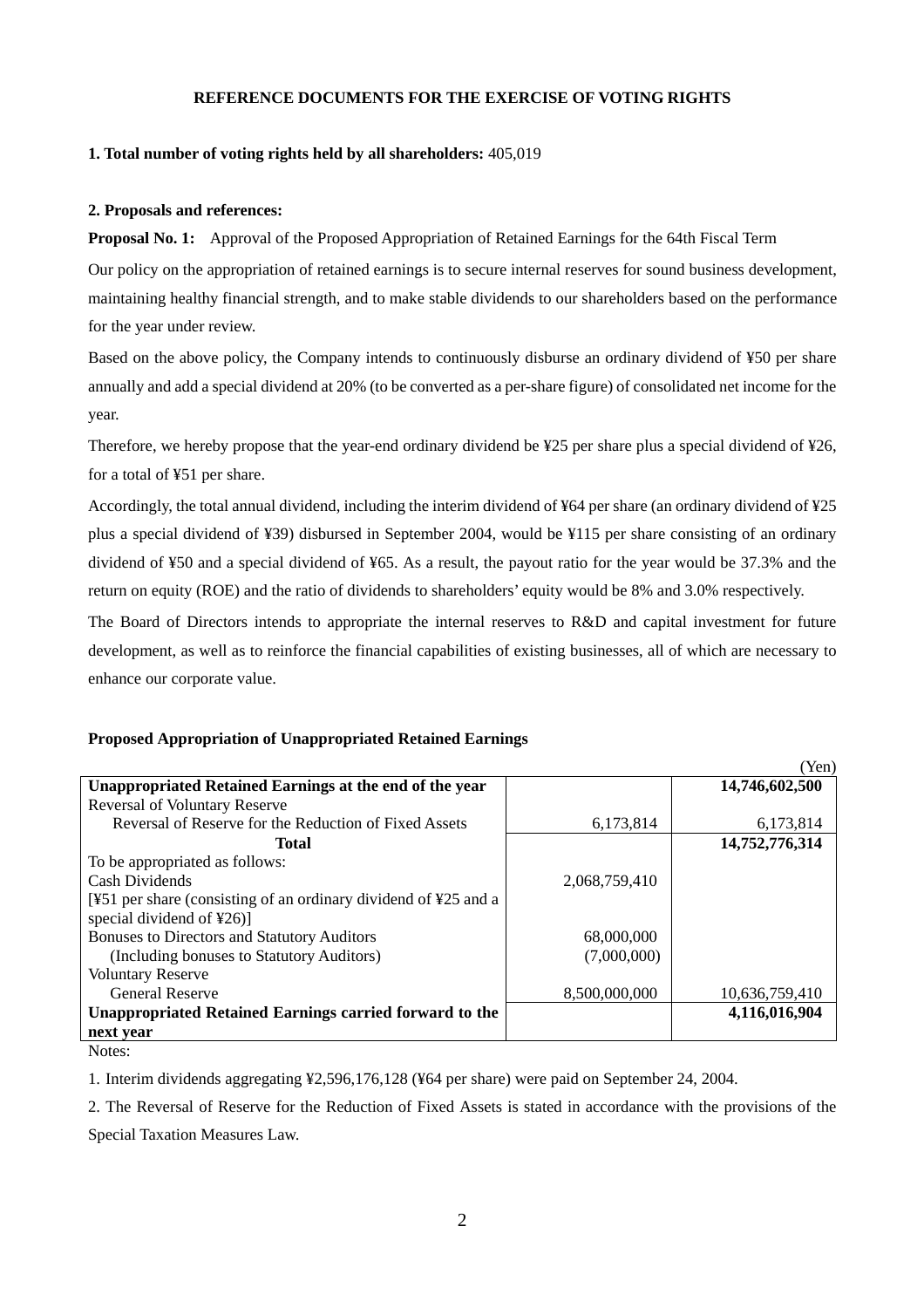# **Proposal No. 2:** Election of Eight (8) Directors

The term of office of all the eight (8) current Directors expires at the conclusion of this 64th Ordinary General Meeting of Shareholders. Accordingly, we hereby propose the election of eight (8) Directors.

| No.            | Name                                 | Brief personal history and representative positions in other companies |                                                                                | Number of   |
|----------------|--------------------------------------|------------------------------------------------------------------------|--------------------------------------------------------------------------------|-------------|
|                | (Date of birth)                      |                                                                        |                                                                                | the         |
|                |                                      |                                                                        |                                                                                | Company's   |
|                |                                      |                                                                        |                                                                                | shares held |
| 1              | Takaichi Mabuchi                     | January                                                                | Executive Managing Director at the foundation of                               | 4,000,471   |
|                | (September 13,                       | 1954                                                                   | TOKYO SCIENCE INDUSTRIAL CO., LTD.,                                            |             |
|                | 1932)                                |                                                                        | predecessor of MABUCHI MOTOR CO., LTD.                                         |             |
|                |                                      | August 1958                                                            | Executive Managing Director at the foundation of                               |             |
|                |                                      |                                                                        | MABUCHI MOTOR CO., LTD.                                                        |             |
|                |                                      | March 1984                                                             | Executive Vice President and Representative Director,                          |             |
|                |                                      |                                                                        | MABUCHI MOTOR CO., LTD.                                                        |             |
|                |                                      | March 1985                                                             | President and Representative Director, MABUCHI                                 |             |
|                |                                      |                                                                        | MOTOR CO., LTD.                                                                |             |
|                |                                      | March 2003                                                             | Chairman and Representative Director, MABUCHI                                  |             |
|                |                                      |                                                                        | MOTOR CO., LTD.                                                                |             |
|                |                                      |                                                                        | (Current position)                                                             |             |
| $\overline{2}$ | Shinji Kamei                         | March 1964                                                             | Joined MABUCHI MOTOR CO., LTD.                                                 | 3,233       |
|                | (July 28, 1945)                      | November                                                               | Manager, Computer System Section, Administrative                               |             |
|                |                                      | 1988                                                                   | Department                                                                     |             |
|                |                                      | October                                                                | Manager, Corporate Planning Section, Corporate                                 |             |
|                |                                      | 1992                                                                   | <b>Planning Department</b>                                                     |             |
|                |                                      | April 1993                                                             | Deputy Division Manager, Business Reform                                       |             |
|                |                                      |                                                                        | Innovation Headquarters; and General Manager,                                  |             |
|                |                                      |                                                                        | <b>Corporate Planning Department</b>                                           |             |
|                |                                      | March 1997                                                             | Director and General Manager, Corporate Planning                               |             |
|                |                                      |                                                                        | Department, MABUCHI MOTOR CO., LTD.                                            |             |
|                |                                      | April 2000                                                             | Managing Director in control of administration,<br>MABUCHI MOTOR CO., LTD.     |             |
|                |                                      | March 2001                                                             | <b>Executive Managing Director and Representative</b>                          |             |
|                |                                      |                                                                        | Director, MABUCHI MOTOR CO., LTD.                                              |             |
|                |                                      | March 2003                                                             | President and Representative Director, MABUCHI                                 |             |
|                |                                      |                                                                        | MOTOR CO., LTD.                                                                |             |
|                |                                      |                                                                        | (Current position)                                                             |             |
| 3              | Nobuyo Habuchi<br>(October 10, 1942) | February<br>1971                                                       | Joined MABUCHI MOTOR CO., LTD.                                                 | 1,001       |
|                |                                      | March 1972                                                             | Manager, Purchasing Section, MABUCHI<br>INDUSTRY CO., LTD.                     |             |
|                |                                      | <b>July 1985</b>                                                       | Manager, Purchasing Section, Purchasing Department,<br>MABUCHI MOTOR CO., LTD. |             |
|                |                                      | March 1986                                                             | Director and General Manager, MABUCHI<br>INDUSTRY CO., LTD.                    |             |
|                |                                      | March 1999                                                             | Director, MABUCHI MOTOR CO., LTD.                                              |             |
|                |                                      | April 2001                                                             | Chairman of the Board, MABUCHI INDUSTRY CO.,                                   |             |
|                |                                      |                                                                        | LTD. (Current position)                                                        |             |
|                |                                      | March 2003                                                             | Managing Director, MABUCHI MOTOR CO., LTD.                                     |             |
|                |                                      |                                                                        | (Current position)                                                             |             |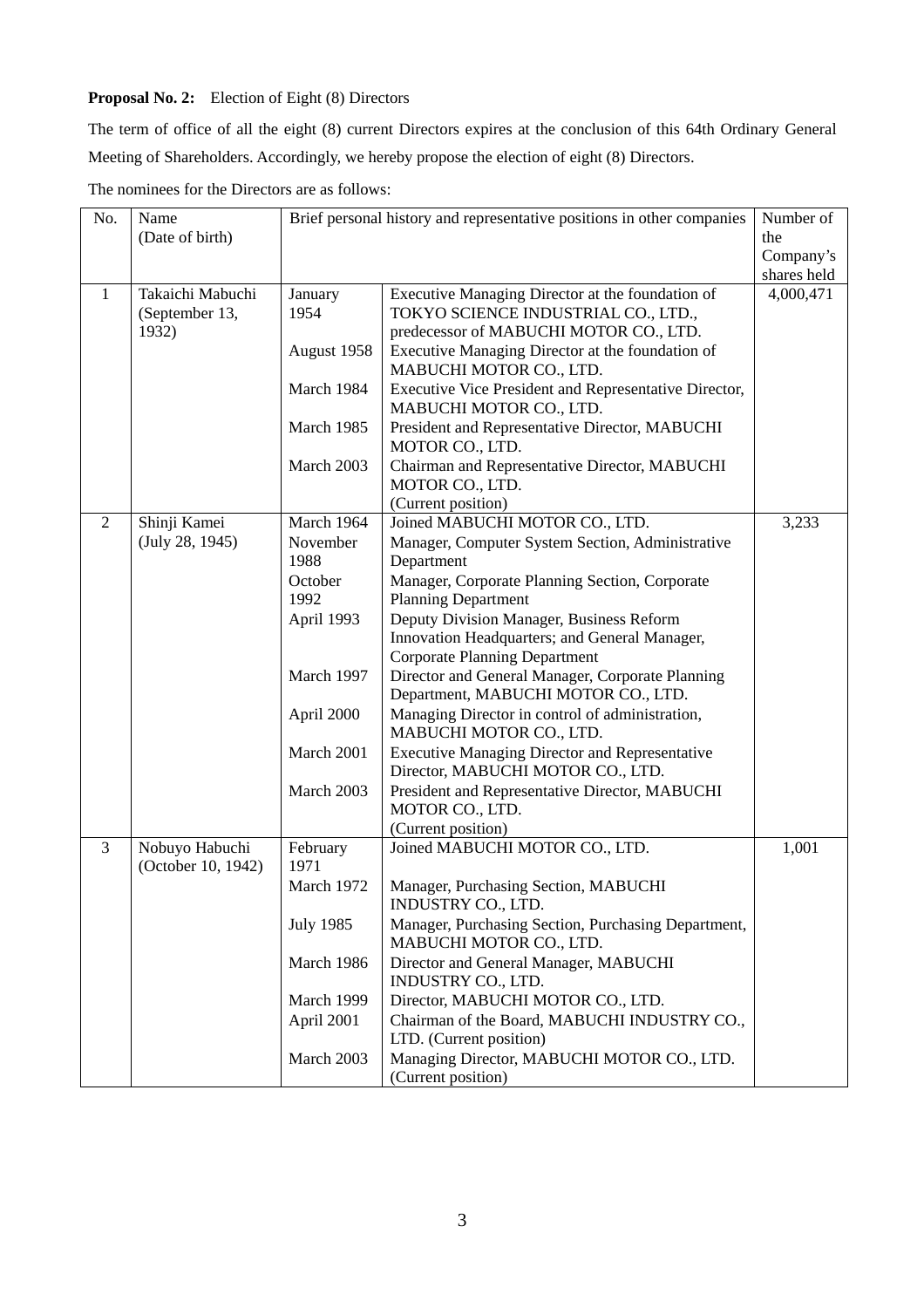|                |                   |                                                   | (Representative positions in other companies)                                                     |       |
|----------------|-------------------|---------------------------------------------------|---------------------------------------------------------------------------------------------------|-------|
|                |                   | Chairman of the Board, MABUCHI INDUSTRY CO., LTD. |                                                                                                   |       |
|                |                   | Chairman of the Board, DONGGUAN MABUCHI MOTOR     |                                                                                                   |       |
|                |                   | EQUIPMENT CO., LTD.                               |                                                                                                   |       |
|                |                   | Chairman of the Board, MABUCHI MOTOR DALIAN LTD.  |                                                                                                   |       |
|                |                   |                                                   | Chairman of the Board, MABUCHI PRECISION INDUSTRIES                                               |       |
|                |                   | HONG KONG LTD.                                    |                                                                                                   |       |
|                |                   |                                                   | Chairman of the Board, MABUCHI MOTOR WAFANGDIAN LTD.                                              |       |
| $\overline{4}$ | Sun Zuei Che      | March 1969                                        | Chairman of the Board, MABUCHI MOTOR VIETNAM LTD.<br>Joined MABUCHI TAIWAN CO., LTD. as Assistant | 4,000 |
|                | (October 1, 1933) |                                                   | <b>General Manager</b>                                                                            |       |
|                |                   | March 1971                                        | General Manager, MABUCHI TAIWAN CO., LTD.                                                         |       |
|                |                   | March 1975                                        | Director and General Manager, MABUCHI TAIWAN                                                      |       |
|                |                   |                                                   | CO., LTD.                                                                                         |       |
|                |                   | May 1991                                          | Vice Chairman of the Board and General Manager,                                                   |       |
|                |                   |                                                   | MABUCHI TAIWAN CO., LTD.                                                                          |       |
|                |                   | March 1993                                        | Director, MABUCHI MOTOR CO., LTD.                                                                 |       |
|                |                   |                                                   | (Current position)                                                                                |       |
|                |                   | May 1993                                          | Chairman of the Board and General Manager,                                                        |       |
|                |                   |                                                   | MABUCHI TAIWAN CO., LTD. (Current position)                                                       |       |
|                |                   |                                                   | (Representative positions in other companies)                                                     |       |
|                |                   |                                                   | Chairman of the Board, MABUCHI TAIWAN CO., LTD.                                                   |       |
|                |                   |                                                   | Chairman of the Board, MABUCHI MOTOR TAIWAN LTD.                                                  |       |
|                |                   |                                                   | President, MABUCHI MOTOR (MALAYSIA) SDN. BHD.                                                     |       |
|                |                   |                                                   | Chairman of the Board, MABUCHI MOTOR (JIANGSU) CO., LTD.                                          |       |
| 5              | Seiya Nakanishi   | May 1964                                          | Joined MABUCHI SHOJI CO., LTD.                                                                    | 1,315 |
|                | (August 4, 1941)  | January                                           | Manager, Domestic Section 1, Domestic Sales                                                       |       |
|                |                   | 1984                                              | Department, MABUCHI MOTOR CO., LTD.                                                               |       |
|                |                   | October                                           | General Manager in control of domestic sales, Sales                                               |       |
|                |                   | 1992                                              | Department, MABUCHI MOTOR CO., LTD.                                                               |       |
|                |                   | September<br>2000                                 | General Manager, Operations Control Department,<br>MABUCHI MOTOR CO., LTD.                        |       |
|                |                   | March 2001                                        | Director and General Manager, Operations Control                                                  |       |
|                |                   |                                                   | Department, MABUCHI MOTOR CO., LTD.                                                               |       |
|                |                   |                                                   | (Current position)                                                                                |       |
| 6              | Yasuo Uehara      | November                                          | Joined MABUCHI SHOJI CO., LTD.                                                                    | 3,051 |
|                | (October 6, 1941) | 1964                                              |                                                                                                   |       |
|                |                   | January                                           | Executive Vice President, MABUCHI MOTOR                                                           |       |
|                |                   | 1977                                              | <b>AMERICA CORP.</b>                                                                              |       |
|                |                   | November                                          | General Manager in control of overseas sales, Sales                                               |       |
|                |                   | 1993                                              | Department, MABUCHI MOTOR CO., LTD.                                                               |       |
|                |                   | September                                         | General Manager, Sales Department, MABUCHI                                                        |       |
|                |                   | 2000                                              | MOTOR CO., LTD.                                                                                   |       |
|                |                   | March 2001                                        | Director and General Manager, Sales Department,                                                   |       |
|                |                   |                                                   | MABUCHI MOTOR CO., LTD.                                                                           |       |
|                |                   | March 2003                                        | Director and General Manager, Sales Headquarters,                                                 |       |
|                |                   |                                                   | MABUCHI MOTOR CO., LTD. (Current position)                                                        |       |
|                |                   |                                                   | (Representative positions in other companies)                                                     |       |
|                |                   |                                                   | President, MABUCHI MOTOR AMERICA CORP.<br>President, MABUCHI MOTOR (EUROPE) GmbH                  |       |
|                |                   |                                                   | President, MABUCHI MOTOR (SINGAPORE) PTE.LTD.                                                     |       |
|                |                   |                                                   | Chairman of the Board, MABUCHI MOTOR (SHANGHAI) CO.,                                              |       |
|                |                   | LTD.                                              |                                                                                                   |       |
|                |                   |                                                   |                                                                                                   |       |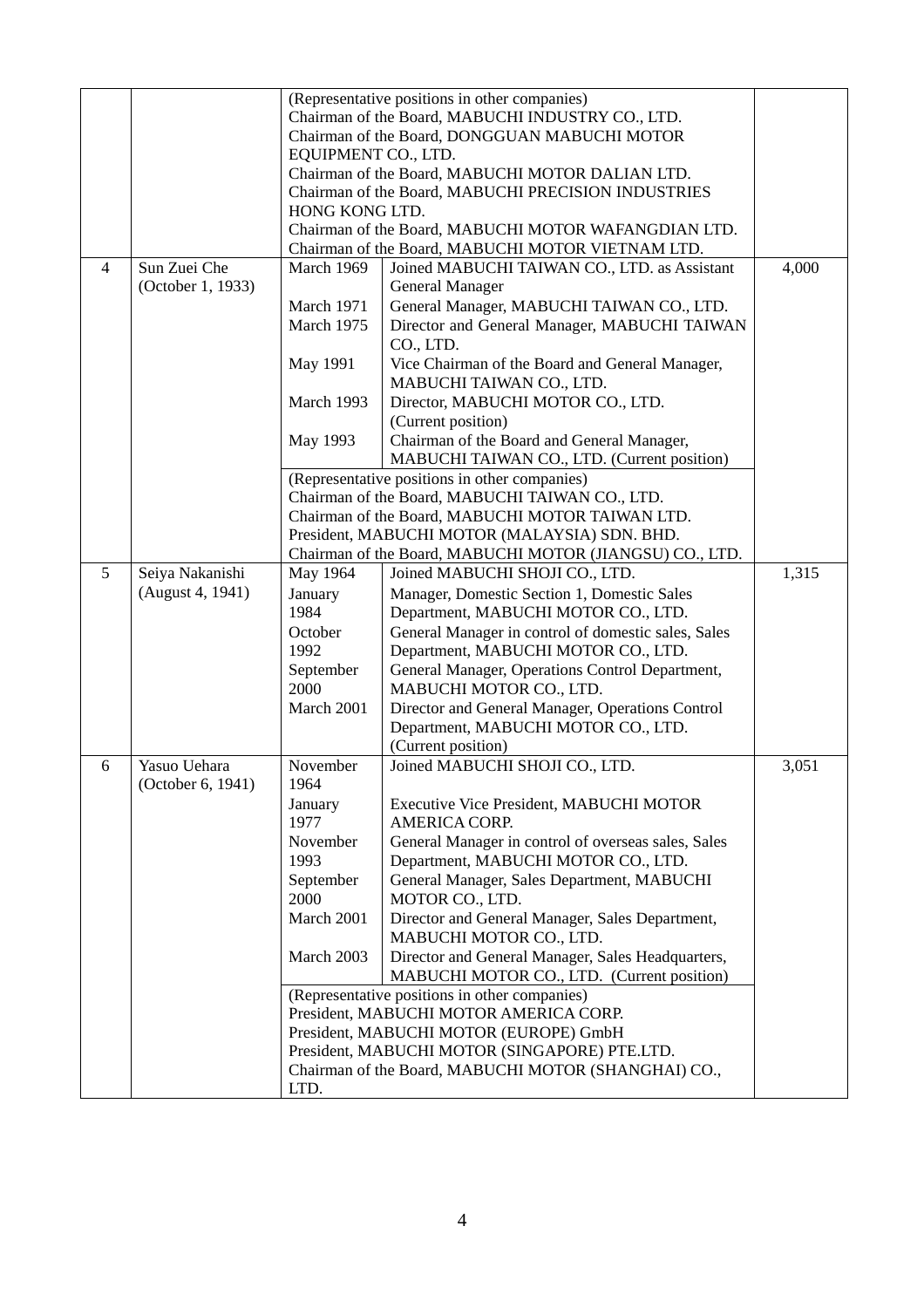|   | Shunroku<br>Nishimura | September<br>1997 | Joined MABUCHI MOTOR CO., LTD. as Assistant<br>General Manager, Accounting Department | 1,000 |
|---|-----------------------|-------------------|---------------------------------------------------------------------------------------|-------|
|   | (May 2, 1945)         | September<br>2000 | General Manager, Accounting Department                                                |       |
|   |                       | March 2001        | Director and General Manager, Accounting                                              |       |
|   |                       |                   | Department, MABUCHI MOTOR CO., LTD. (Current                                          |       |
|   |                       |                   | position)                                                                             |       |
| 8 | Yoshinori Sugimoto    | January           | Joined MABUCHI MOTOR CO., LTD. as Assistant                                           | 500   |
|   | (September 23,        | 1999              | General Manager, Research and Development                                             |       |
|   | 1943)                 |                   | Department                                                                            |       |
|   |                       | <b>July 1999</b>  | General Manager, Research and Development                                             |       |
|   |                       |                   | Department, MABUCHI MOTOR CO., LTD.                                                   |       |
|   |                       | March 2003        | Director and General Manager, Research and                                            |       |
|   |                       |                   | Development Headquarters, MABUCHI MOTOR                                               |       |
|   |                       |                   | CO., LTD. (Current position)                                                          |       |

Notes:

1. Each nominee has no special interest with the Company.

2. In the "Brief personal history" above, MABUCHI SHOJI CO., LTD. was merged with the Company in December

1972, and all other companies are the Company's subsidiaries.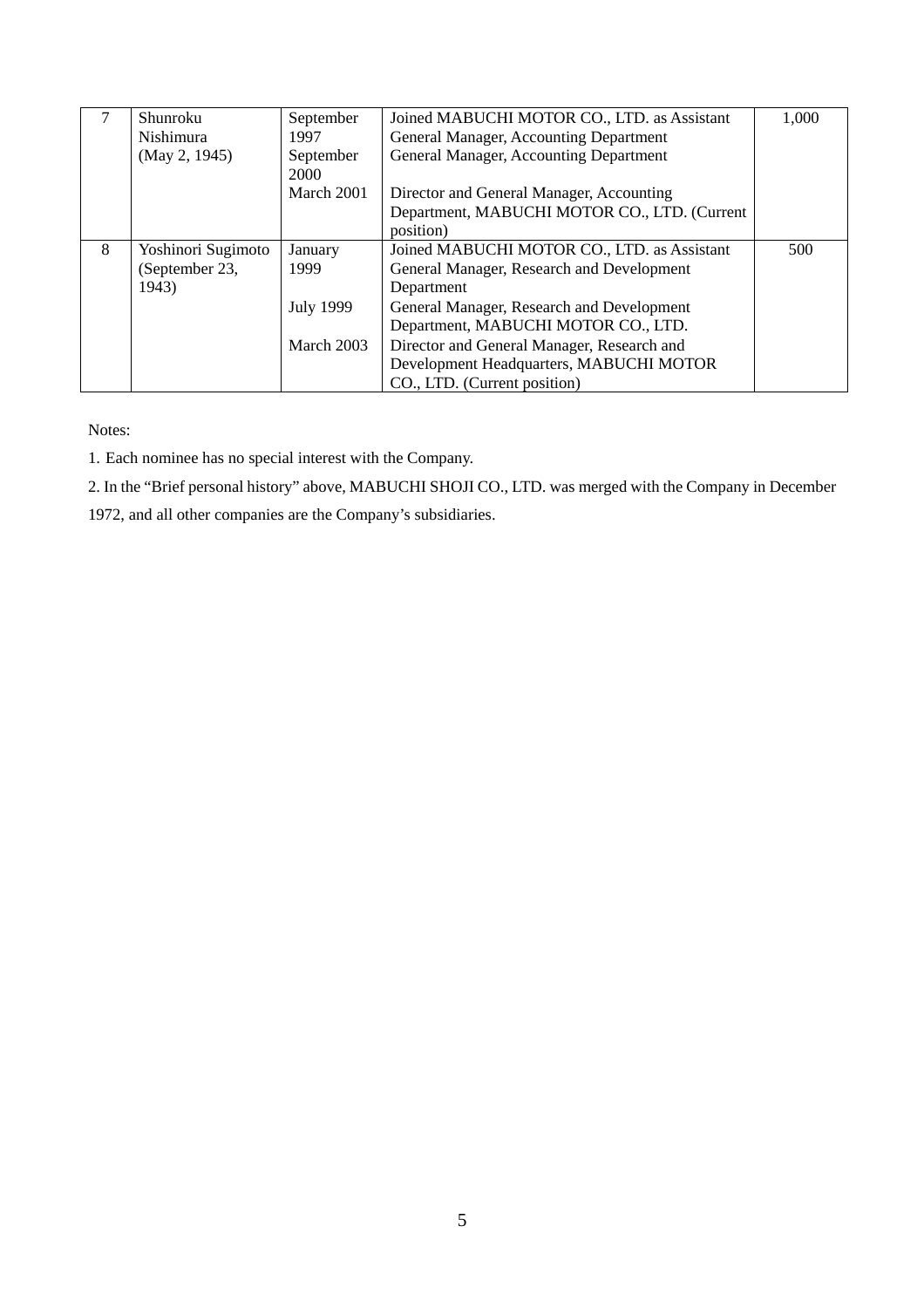### **Consolidated Balance Sheets**

(As of December 31, 2004)

(Millions of Yen)

| Item                                 | Amount     | Item                                                     | Amount         |
|--------------------------------------|------------|----------------------------------------------------------|----------------|
| (Assets)                             | (216, 489) | (Liabilities)                                            | (14, 945)      |
| <b>Current Assets</b>                | 99,713     | <b>Current Liabilities</b>                               | 11,021         |
| Cash and cash equivalents            | 56,390     | Trade notes and accounts payable                         | 3,094          |
| Trade notes and accounts             | 13,235     | Accrued income taxes                                     | 2,562          |
| receivable                           |            |                                                          |                |
| Marketable securities                | 10,772     | Accrued bonus                                            | 396            |
| Inventories                          | 16,430     | Other current liabilities                                | 4,968          |
| Deferred income taxes-current        | 1,593      |                                                          |                |
| Other current assets                 | 1,557      |                                                          |                |
| Allowance for doubtful               | $-267$     | <b>Long-Term Liabilities</b>                             | 3,924          |
| receivables                          |            |                                                          |                |
| <b>Fixed Assets</b>                  | 116,775    | Deferred income taxes-long                               | 3,017          |
|                                      |            | term                                                     |                |
| <b>Property, Plant and Equipment</b> | 39,705     | Allowance for severance and                              | 379            |
|                                      |            | pension benefits                                         |                |
| Buildings and structures             | 19,043     | Reserve for directors' retirement                        | 446            |
|                                      |            | allowances                                               |                |
| Machinery, equipment and             | 10,426     | Other long-term liabilities                              | 81             |
| transportation equipment             |            |                                                          |                |
| Tools, furniture and fixtures        | 2,389      |                                                          |                |
| Land                                 | 6,173      |                                                          |                |
| Construction in progress             | 1,673      | (Shareholders' Equity)                                   | (201, 543)     |
| <b>Intangible Fixed Assets</b>       | 528        | <b>Common stock</b>                                      | 20,704         |
| <b>Investments and Other Assets</b>  | 76,541     | <b>Additional paid-in capital</b>                        | 20,419         |
| Investment securities                | 74,130     | <b>Retained earnings</b>                                 | 224,816<br>611 |
| Long-term loans receivable           | 338        | Net unrealized gains on<br>available-for-sale securities |                |
| Deferred income taxes-long           | 157        | <b>Foreign currency translation</b>                      | $-6,863$       |
| term                                 |            | adjustments                                              |                |
| Other investments and other          | 1,916      | <b>Treasury stock</b>                                    | $-58,145$      |
| assets                               |            |                                                          |                |
| Allowance for doubtful               | $-1$       |                                                          |                |
| receivables                          |            |                                                          |                |
| <b>Total Assets</b>                  | 216,489    | <b>Total Liabilities and</b>                             | 216,489        |
|                                      |            | <b>Shareholders' Equity</b>                              |                |

Note: The stated amounts less than one million yen are truncated.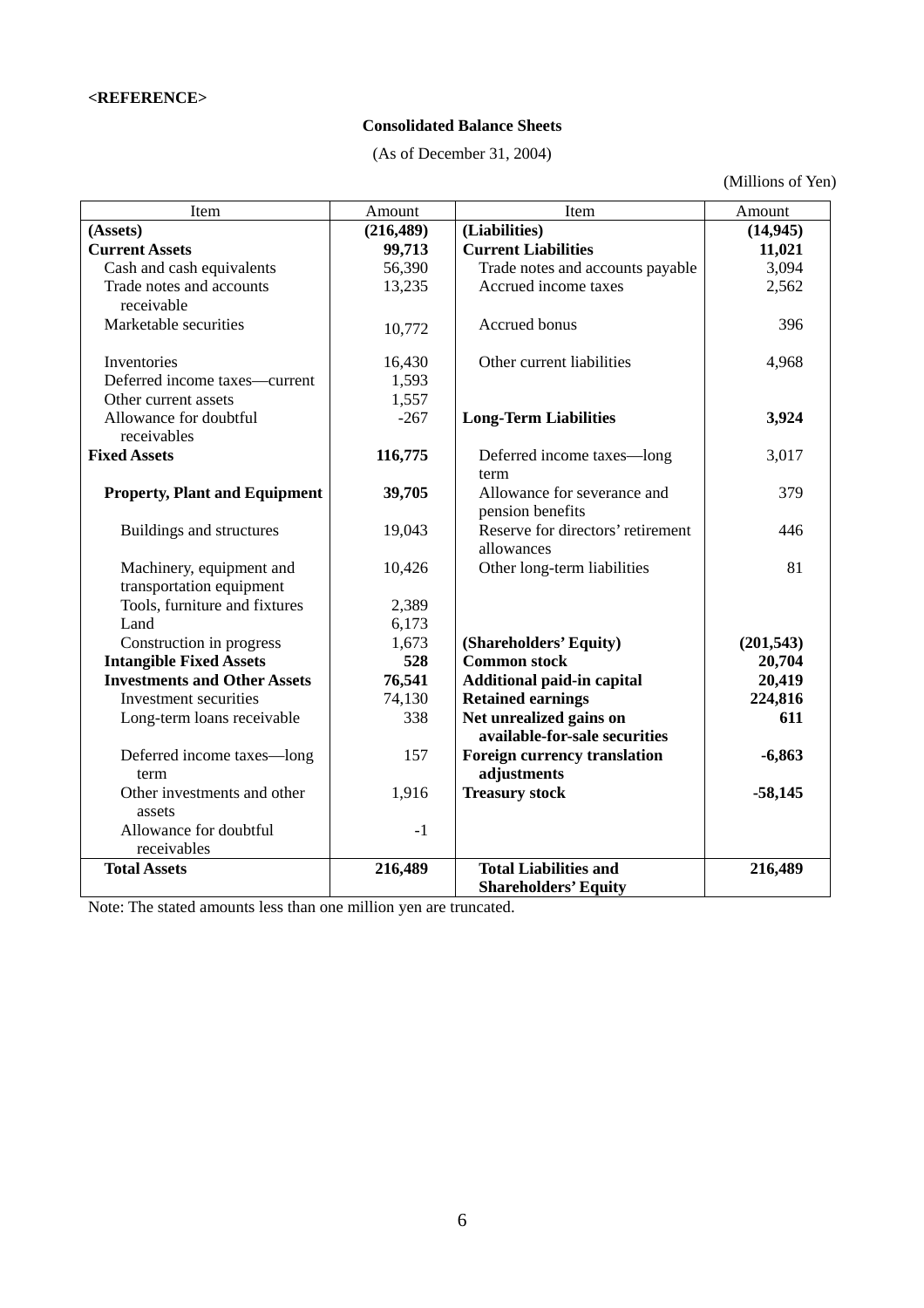### **Consolidated Statements of Income**

(From January 1, 2004 to December 31, 2004)

(Millions of Yen)

| Item                                                     | Amount |        |
|----------------------------------------------------------|--------|--------|
| <b>Operating Revenue</b>                                 |        |        |
| Net sales                                                |        | 99,347 |
| <b>Operating Expenses</b>                                |        |        |
| Cost of sales                                            |        | 63,329 |
| Gross profit on sales                                    |        | 36,018 |
| Selling, general and administrative expenses             |        | 18,705 |
| <b>Operating Income</b>                                  |        | 17,312 |
| <b>Non-operating Income</b>                              |        |        |
| Interest income                                          | 1,563  |        |
| Dividend income                                          | 172    |        |
| Exchange gains on foreign currency transactions          | 414    |        |
| Other non-operating income                               | 818    | 2,968  |
| <b>Non-operating Expenses</b>                            |        |        |
| Stock related expenses                                   | 86     |        |
| Loss on inventories abandoned                            | 110    |        |
| Depreciation expense of idle assets                      | 56     |        |
| Other non-operating expenses                             | 230    | 483    |
| <b>Ordinary Profit</b>                                   |        | 19,797 |
| <b>Special Gains</b>                                     |        |        |
| Gain on retirement of fixed assets                       | 129    |        |
| Gain on redemption                                       | 400    |        |
| Other extraordinary gains                                | 1      | 531    |
| <b>Special Losses</b>                                    |        |        |
| Loss on retirement of fixed assets                       | 203    |        |
| Contingent retirement allowance                          | 448    | 651    |
| <b>Income before Income Taxes and Minority Interests</b> |        | 19,676 |
| Income taxes-Current                                     |        | 6,889  |
| Income taxes-Deferred                                    |        | $-585$ |
| Minority interests                                       |        | 93     |
| <b>Net Income</b>                                        |        | 13,279 |

Note: The stated amounts less than one million yen are truncated.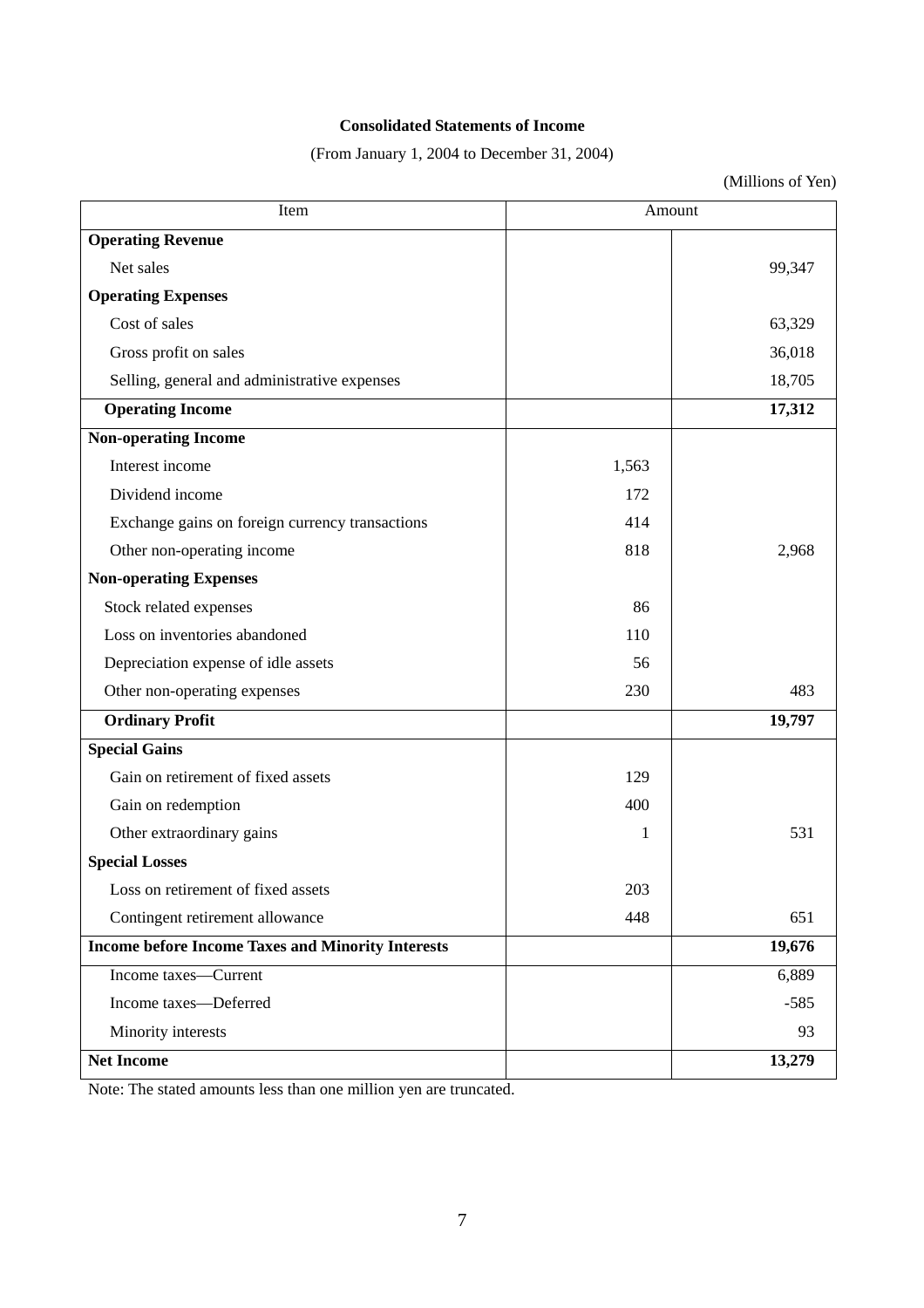## **Consolidated Statements of Surplus**

(From January 1, 2004 to December 31, 2004)

(Millions of Yen)

| Item                                        |        | Amount  |
|---------------------------------------------|--------|---------|
| (Additional paid-in capital)                |        |         |
| Balance at beginning of year                |        | 20,419  |
| Balance at end of year                      |        | 20,419  |
| (Retained earnings)                         |        |         |
| Balance at beginning of year                |        | 216,890 |
| Increase in retained earnings               |        |         |
| Net income                                  | 13,279 | 13,279  |
| Decrease in retained earnings               |        |         |
| Cash dividends paid                         | 5,225  |         |
| Bonuses to directors and statutory auditors | 127    |         |
| (Including bonuses to statutory auditors)   | (10)   | 5,353   |
| Balance at end of year                      |        | 224,816 |

## **Consolidated Statements of Cash Flows**

(From January 1, 2004 to December 31, 2004)

(Millions of Yen)

| Item                                                          | Amount    |
|---------------------------------------------------------------|-----------|
| Cash flows from operating activities:                         |           |
| Income before income taxes and minority interests             | 19,676    |
| Depreciation and amortization                                 | 5,241     |
| Decrease in allowance for severance and pension benefits      | $-532$    |
| Interest and dividend income                                  | $-1,736$  |
| Exchange losses on foreign currency transactions              | 387       |
| Loss on retirement and sales of property, plant and equipment | 73        |
| Decrease in receivables—trade                                 | 801       |
| Increase in inventories                                       | $-1,968$  |
| Increase in payables—trade                                    | 217       |
| Other, net                                                    | $-216$    |
| Subtotal                                                      | 21,945    |
| Interest and dividends received                               | 1,737     |
| Interest paid                                                 | $-()$     |
| Income taxes paid                                             | $-7,206$  |
| Net cash provided by operating activities                     | 16,475    |
| <b>Cash flows from investing activities:</b>                  |           |
| Purchase of marketable securities                             | $-5,849$  |
| Proceeds from sales of marketable securities                  | 13,677    |
| Purchase of fixed assets                                      | $-12,175$ |
| Proceeds from sales of fixed assets                           | 144       |
| Purchase of investment securities                             | $-14,017$ |
| Purchase of shares from minority shareholders                 | $-1,710$  |
| Proceeds from sales of investment securities                  | 7,437     |
| Other, net                                                    | 741       |